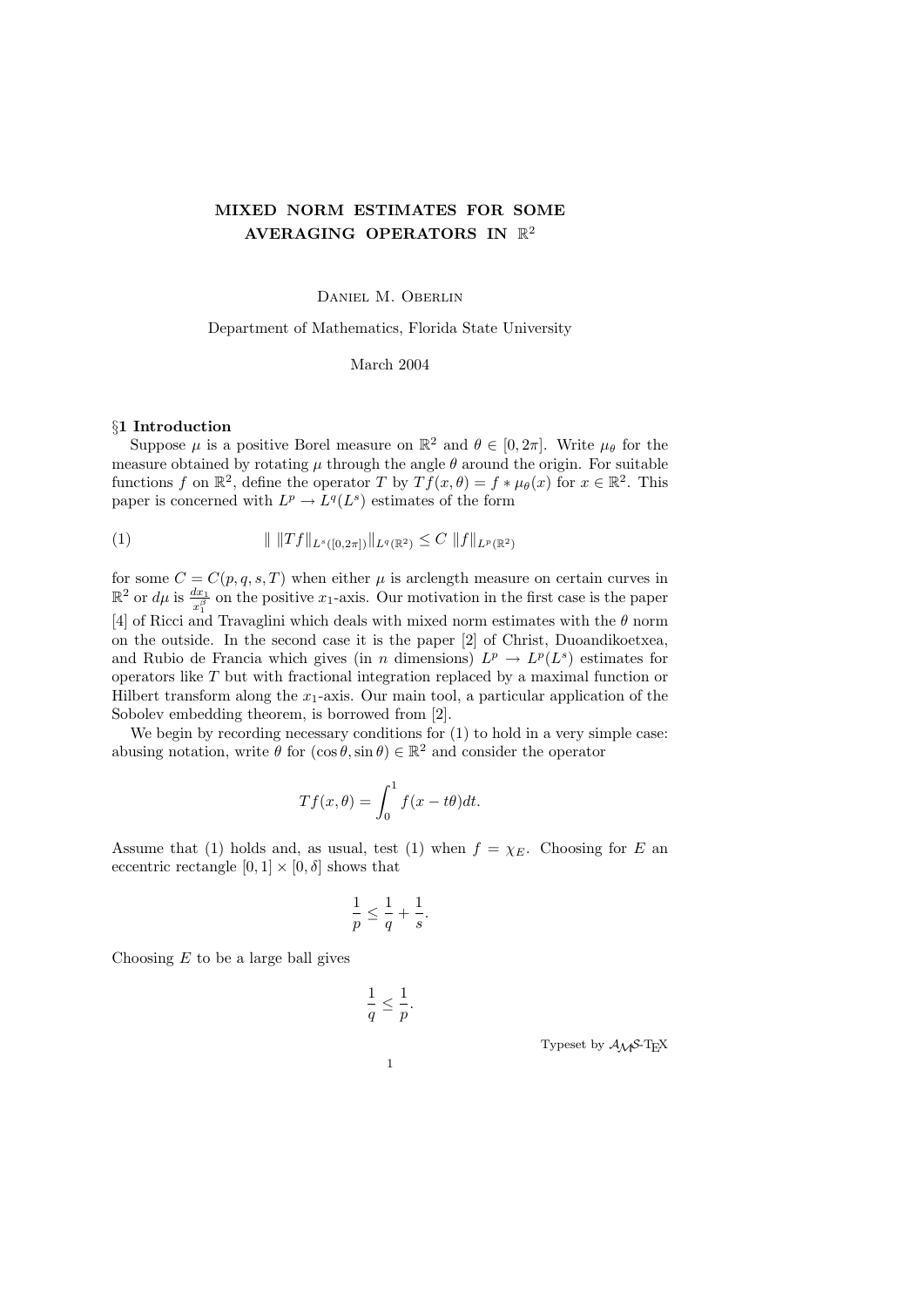If E is a small ball of radius  $\delta$  then  $Tf(x,\theta) \approx \delta$  for x in a set of measure  $\approx \delta^2$  and for all  $\theta$  gives

$$
\frac{1}{p} \le \frac{1}{2} + \frac{1}{q}
$$

while  $Tf(x, \theta) \approx \delta$  for  $\theta$  in a set of measure  $\approx \frac{\delta}{|x|}$  if  $2\delta \leq |x| \leq 1$  leads to

$$
\frac{2}{p} \leq 1 + \frac{1}{s}
$$

and to

$$
\frac{2}{p} < 1 + \frac{1}{s} \quad \text{if} \quad \frac{1}{s} = \frac{2}{q}.
$$

Our first main result shows that these necessary conditions are very nearly sufficient when  $\mu$  is (equivalent to) arclength measure on certain convex curves in  $\mathbb{R}^2$ .

**Theorem 1.** Suppose that u is continuously differentiable and convex on an interval [a, b] containing 0. Suppose also that the signs of  $u(t)u'(t)$  and t agree on [a, b] (which will be the case if, for example,  $u \geq 0$  and  $u'(0) = 0$ ). Let  $d\mu$  be the measure dt on the graph of u over [a, b]. Suppose  $p, q, s \in (1, \infty)$  satisfy the inequalities

$$
0 \le \frac{1}{p} - \frac{1}{q} \le \frac{1}{2}, \quad \frac{1}{s} > \max\{\frac{1}{p} - \frac{1}{q}, \frac{2}{p} - 1\}.
$$

Then (1) holds.

The proof of Theorem 1 will show that certain endpoint results are also valid. Next define, for  $-1 \leq \beta < 1$  and functions f on  $\mathbb{R}^2$ ,

$$
I_{\beta}f(x,\theta) = \int_0^{\infty} f(x - t\theta) \frac{dt}{t^{\beta}}.
$$

Our second main result is the following theorem.

**Theorem 2.** If (1) holds for  $T = I_\beta$ , then

$$
\frac{1}{p} - \frac{1}{q} = \frac{1 - \beta}{2}, \quad \frac{1}{s} > \frac{2}{p} - 1, \quad \frac{1}{s} \ge \frac{1 - \beta}{2}.
$$

Conversely, if these conditions hold for  $p, q \in (1, \infty)$  and with strict inequality in the last, then (1) holds for  $T = I_{\beta}$ .

As in [2], it is possible to obtain n-dimensional extensions of the result in Theorem 2. But the situation is much more complicated in higher dimensions and the results we have there are far from sharp. So we have chosen to limit the scope of this note to the case  $n = 2$ . The remainder of this paper is organized as follows: §2 contains the proof of Theorem 1, §3 contains the proof of Theorem 2 and a corollary to that theorem.

### §2 Proof of Theorem 1

The proof is by interpolation. Of the various endpoint results which will be required, the following is most interesting.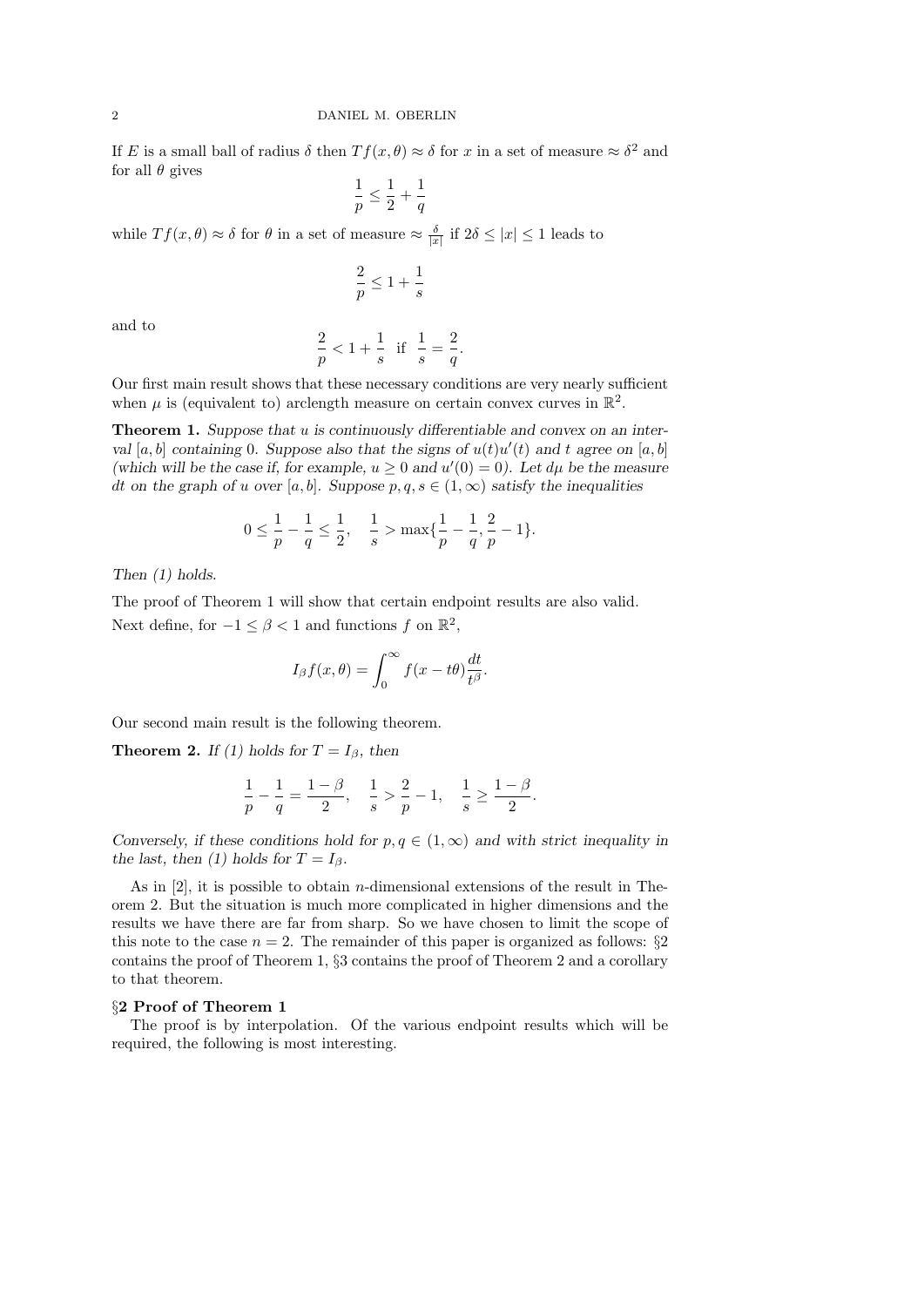**Lemma 1.** Suppose that  $\frac{1}{2} \leq \frac{1}{p} \leq \frac{3}{4}$ , that  $\frac{1}{p} + \frac{1}{q} = 1$ , and that  $\frac{1}{s} > \frac{1}{p} - \frac{1}{q} = \frac{2}{p} - 1$ . Then the conclusion of Theorem 1 holds.

The technical tool required for the proof of Lemma 1 is an analog of a lemma of Podkorytov [3], which lemma also figured in the proof in [4].

**Lemma 2.** Suppose that  $u$  is continuously differentiable and convex on an interval I. Suppose that  $\psi$  is either an appropriate cutoff function on I or  $\chi_I$ . Define, for  $\rho > 0$ ,

$$
k_{\rho}(\theta) = \int e^{-2\pi i \rho (t \cos \theta + u(t) \sin \theta)} \psi(t) dt.
$$

Then  $k_{\rho}$  satisfies the following Sobolev norm estimate uniformly in  $\rho$ :

$$
||k_{\rho}||_{L^2_{1/2}(\theta)} \leq C(u,\psi).
$$

Proof of Lemma 2: Podkorytov's lemma is the statement that

$$
||k_{\rho}||_{L^{2}(\theta)} \leq \frac{C(u,\psi)}{(1+|\rho|)^{1/2}}.
$$

We will follow the proof of that lemma given in [1] to observe that also

(2) 
$$
\left\| \frac{d}{d\theta} k_{\rho} \right\|_{L^{2}(\theta)} \leq C(u, \psi)(1 + |\rho|)^{1/2}.
$$

Interpolation of these two estimates proves Lemma 2. We note, for future reference, that the constants  $C(u, \psi)$  in Podkorytov's lemma and in (2) depend on u only through the  $L^{\infty}$  norms of u and u' on [a, b].

Writing

$$
\gamma(\theta, t) = u(t) \cos \theta - t \sin \theta
$$

we have

$$
\frac{d}{d\theta}k_{\rho}(\theta) = -2\pi i\rho \int \gamma(\theta, t)e^{-2\pi i\rho(t\cos\theta + u(t)\sin\theta)}\psi(t) dt
$$

and so

$$
\int_0^{2\pi} \Big| \frac{d}{d\theta} k_{\rho}(\theta) \Big|^2 d\theta =
$$

$$
4\pi^2\rho^2\int_0^{2\pi}\int\int\gamma(\theta,t_1)\gamma(\theta,t_2)e^{-2\pi i\rho[(t_1-t_2)\cos\theta+(u(t_1)-u(t_2))\sin\theta]}\psi(t_1)\psi(t_2)\,dt_1dt_2d\theta.
$$

Now  $\gamma(\theta, t_1)\gamma(\theta, t_2)$  is a linear combination of four terms  $T_i(\theta, t_1, t_2)$  like

$$
T_2(\theta, t_1, t_2) = u(t_1) \cos(\theta) t_2 \sin(\theta).
$$

To establish (2) it is enough to show that

$$
\Big|\int\int\int_0^{2\pi} T_j(\theta, t_1, t_2) e^{-2\pi i \rho [(t_1 - t_2)\cos\theta + (u(t_1) - u(t_2))\sin\theta]} d\theta \, \psi(t_1) \psi(t_2) dt_1 dt_2\Big| \leq \frac{C(u, \psi)}{1 + |\rho|}
$$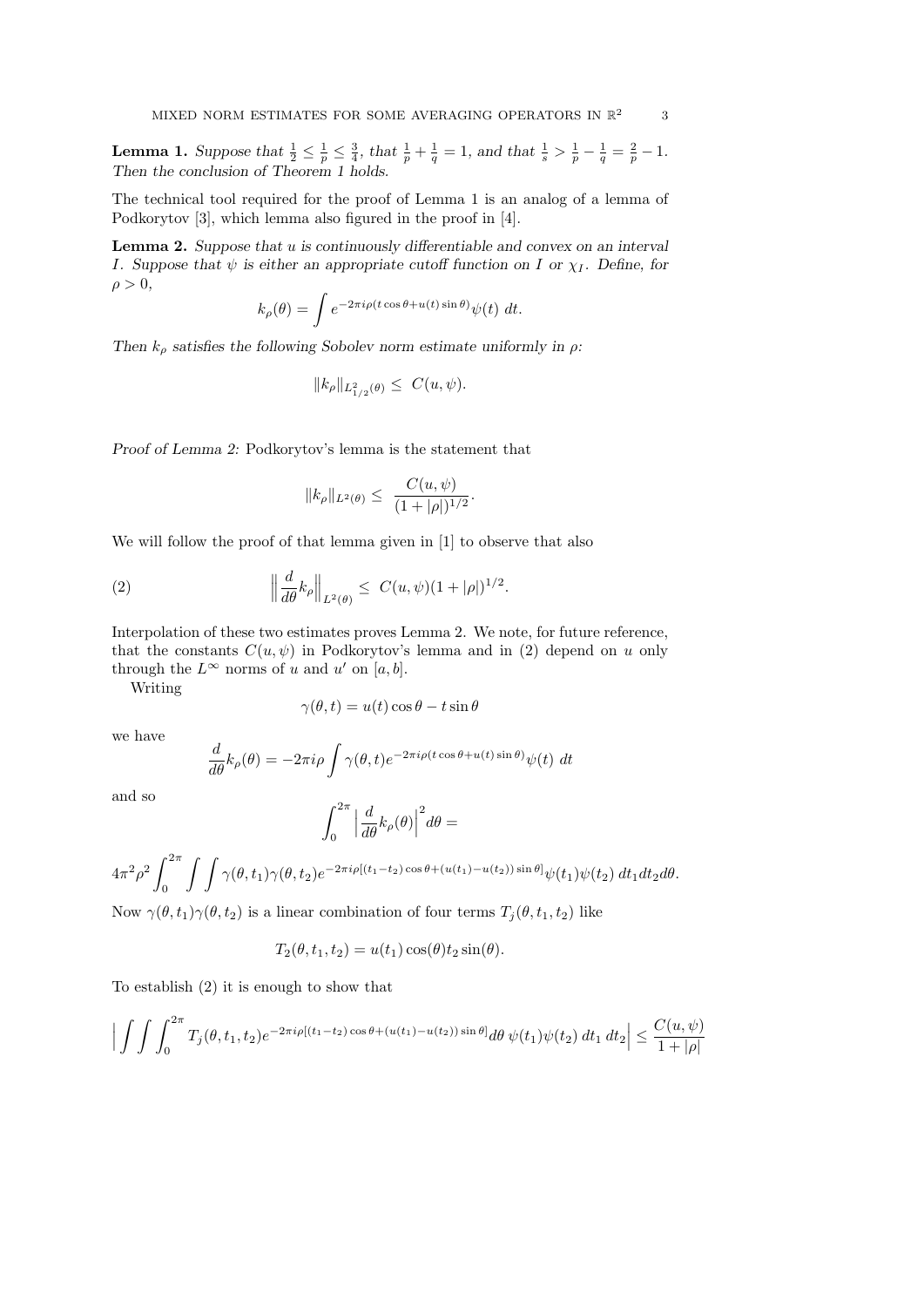for each j. The case  $j = 2$  is typical. If

$$
\sin \phi = \frac{t_1 - t_2}{\sqrt{(t_1 - t_2)^2 + (u(t_1) - u(t_2))^2}}, \cos \phi = \frac{u(t_1) - u(t_2)}{\sqrt{(t_1 - t_2)^2 + (u(t_1) - u(t_2))^2}}
$$

then the inner integral is

$$
u(t_1) \ t_2 \int_0^{2\pi} \cos(\theta + \phi) \sin(\theta + \phi) e^{-2\pi i \rho \sqrt{(t_1 - t_2)^2 + (u(t_1) - u(t_2))^2} \cos \theta} d\theta.
$$

This is again a linear combination of four terms, of which

$$
u(t_1) t_2 \frac{\left(u(t_1) - u(t_2)\right)^2}{(t_1 - t_2)^2 + (u(t_1) - u(t_2))^2} \int_0^{2\pi} \cos(\theta) \sin(\theta) e^{-2\pi i \rho \sqrt{(t_1 - t_2)^2 + (u(t_1) - u(t_2))^2}} \cos \theta d\theta
$$

is typical. The integral in this expression is a linear combination of Bessel functions

$$
J_m\Big(2\pi\rho\sqrt{(t_1-t_2)^2+(u(t_1)-u(t_2))^2}\,\,\Big)
$$

for  $m = -2, 0, 2$ , and so it is enough to write

$$
v(t_1, t_2) = \frac{(u(t_1) - u(t_2))^{2}}{(t_1 - t_2)^{2} + (u(t_1) - u(t_2))^{2}}
$$

and then to show that

$$
\left| \int \int u(t_1) \, t_2 \, v(t_1, t_2) \, J_m\left(2\pi \rho \sqrt{(t_1 - t_2)^2 + (u(t_1) - u(t_2))^2}\right) \psi(t_1) \psi(t_2) \, dt_1 \, dt_2 \right| \leq \frac{C(u, \psi)}{1 + |\rho|}.
$$

To obtain this inequality we essentially repeat (for the reader's convenience) part of the proof of Lemma 2 in [1]: By splitting the original curve if necessary we can assume that  $u'(t)$  is of one sign on [a, b]. Restricting, without loss of generality, to the range  $t_1 \geq t_2$ , we change variables in the inner integral by setting

$$
z = z(t_1, t_2) = \sqrt{(t_1 - t_2)^2 + (u(t_1) - u(t_2))^2}.
$$

A calculation shows that

$$
\frac{\partial z}{\partial t_1} = \frac{1 + \frac{u(t_1) - u(t_2)}{t_1 - t_2} u'(t_1)}{\sqrt{1 + (\frac{u(t_1) - u(t_2)}{t_1 - t_2})^2}}.
$$

It follows from convexity of u that  $\frac{\partial z}{\partial t_1}$  is a quotient of monotone functions of  $t_1$ (which will be needed later) and also that

$$
\frac{1}{\sqrt{1 + \|u'\|_{L^{\infty}([a,b])}^2}} \leq \left|\frac{\partial z}{\partial t_1}\right| \leq 1 + \|u'\|_{L^{\infty}([a,b])}^2.
$$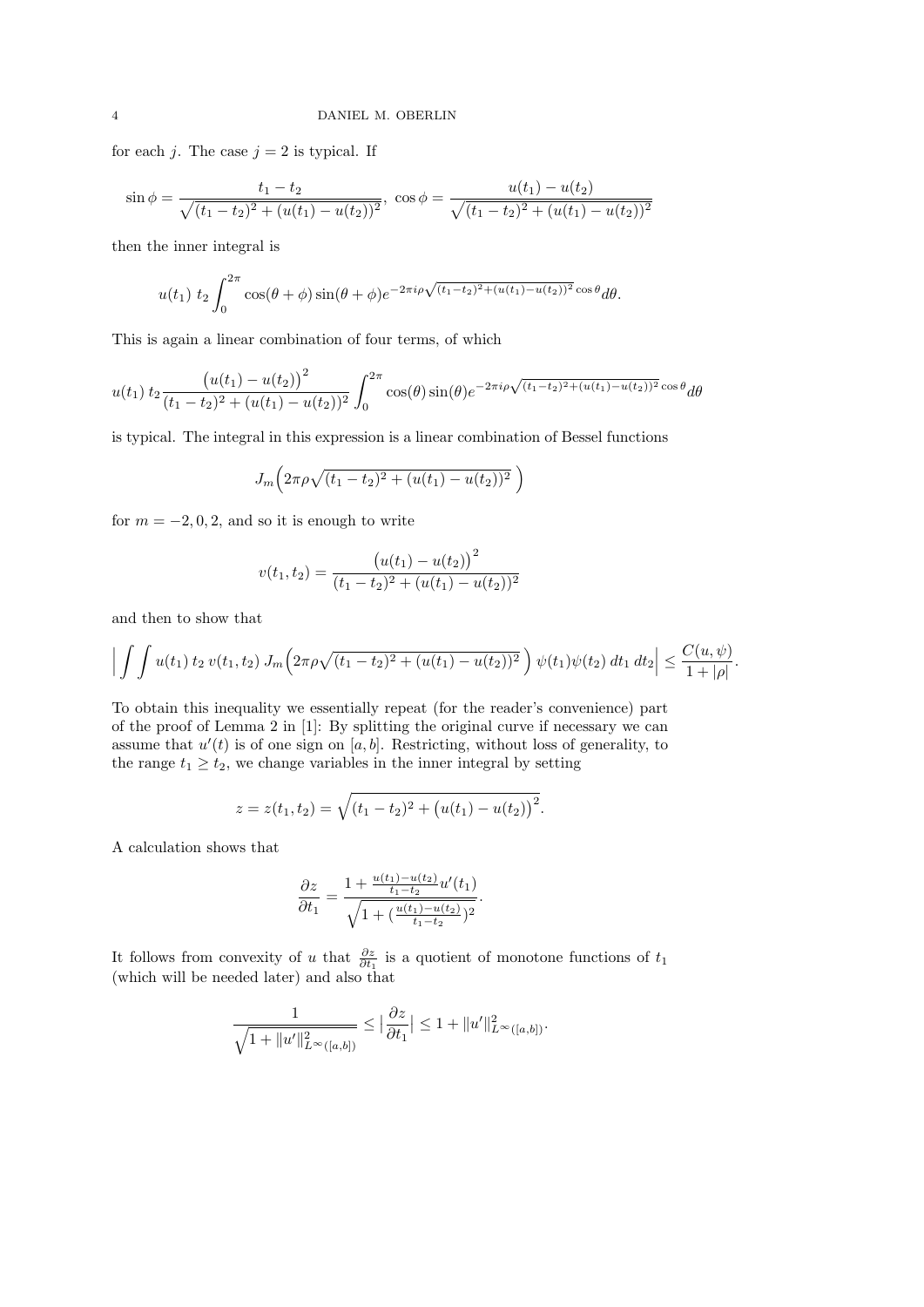Setting

$$
\omega(z, t_2) = \left| \frac{\partial t_1}{\partial z} \right|
$$

we have

$$
\int \int u(t_1) \, t_2 \, v(t_1, t_2) \, J_m\left(2\pi \rho \sqrt{(t_1 - t_2)^2 + (u(t_1) - u(t_2))^2}\right) \psi(t_1) \, \psi(t_2) \, dt_1 \, dt_2 =
$$
\n
$$
\int \int u(t_1(z, t_2)) \, v(t_1(z, t_2), t_2) \, J_m(2\pi \rho z) \, \psi(t_1(z, t_2)) \, \omega(z, t_2) \, dz \, t_2 \, \psi(t_2) \, dt_2 =
$$
\n
$$
\rho^{-1} \int \int u(t_1(w/\rho, t_2)) \, v(t_1(w/\rho, t_2), t_2) \, J_m(2\pi w) \, \psi(t_1(w/\rho, t_2)) \, \omega(w/\rho, t_2) \, dw \, t_2 \, \psi(t_2) \, dt_2,
$$

where  $t_1(z, t_2)$  is the inverse of the change of variables  $t_1 \mapsto z$ . To bound the last integral, note first that the convexity of  $u$  implies the monotonicity of

$$
\frac{u(t_1)-u(t_2)}{t_1-t_2}
$$

and so of  $v(t_1, t_2)$  as a function of  $t_1$ , second that

$$
\left| \int_0^w J_m(2\pi s) \ ds \right| \leq c,
$$

and then apply the following easily-established lemma:

**Lemma.** Suppose that  $\alpha_j(t)$ ,  $1 \leq j \leq J$ , are monotone functions on [c, d] and that  $\beta(t)$  is such that

$$
\big|\int_{c}^{t} \beta(s) \ ds\big| \leq c
$$

for some c and all  $t \in [c, d]$ . Then

$$
\Big|\int_{c}^{d} \prod_{j=1}^{J} \alpha_j(w) \beta(w) \ dw \Big| \leq 3^{J} \ c \prod_{j=1}^{J} \|\alpha_j\|_{L^{\infty}([c,d])}.
$$

Proof of Lemma 1: We begin by noting that Lemma 2 implies the estimate

(3) 
$$
\| \|Tf\|_{L^2_{1/2}(\theta)} \|_{L^2(\mathbb{R}^2)} \leq C \|f\|_{L^2(\mathbb{R}^2)}.
$$

One way to check this is by observing that if the kernel  $K_n$  on  $\mathbb{R}^2$  satisfies

$$
K_n * f(x) = \widehat{Tf(x, \cdot)}(n) \ \left( = \frac{1}{2\pi} \int_0^{2\pi} Tf(x, \theta) e^{-in\theta} d\theta \right),
$$

then

$$
\widehat{K_n}(y) = \frac{1}{2\pi} \int_0^{2\pi} \int e^{-2\pi i y \cdot x} d\mu_{\theta}(x) e^{-in\theta} d\theta
$$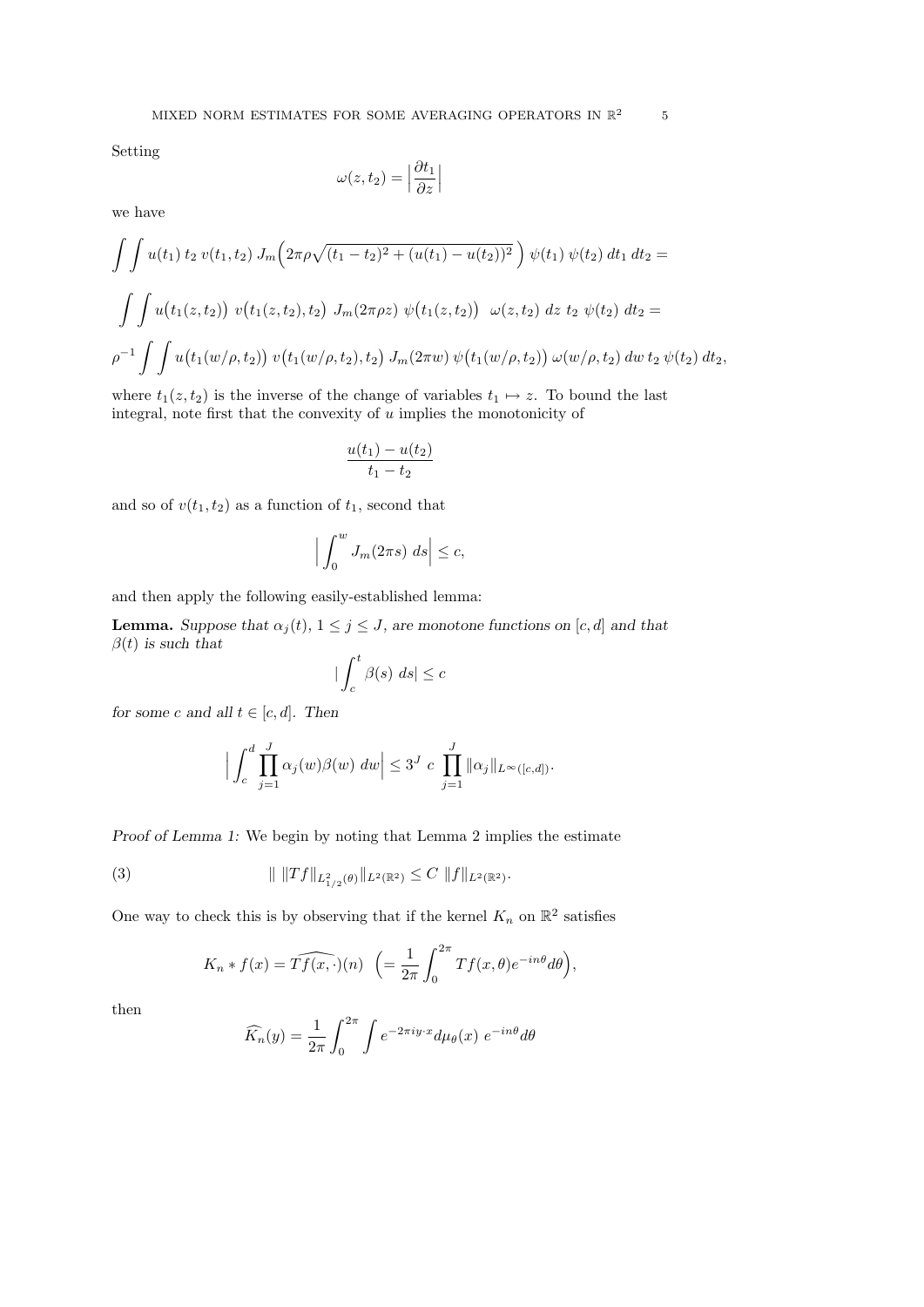and so Lemma 2 is essentially the statement that

$$
\sum_{n=-\infty}^{\infty} |\widehat{K_n}(y)|^2 (1+|n|) \leq C
$$

uniformly for  $y \in \mathbb{R}^2$ .

Since (3) implies an  $L^2 \to L^2(BMO)$  estimate for T, it is natural to think of interpolating that estimate with an  $L^1 \to L^{\infty}(L^1)$  estimate for T (though this would lead to Lemma 1 without the restriction  $\frac{1}{p} \leq \frac{3}{4}$ . Such an  $L^1 \to L^{\infty}(L^1)$ estimate would be equivalent to the inequality

(4) 
$$
\int_0^{2\pi} \int_a^b f\big(t\cos\theta + u(t)\sin\theta, -t\sin\theta + u(t)\cos\theta\big) \psi(t) dt d\theta \le C \int_{\mathbb{R}^2} f(x) dx
$$

for nonnegative measurable  $f$  on  $\mathbb{R}^2$ . The absolute value of the Jacobian of

(5) 
$$
(\theta, t) \mapsto (t \cos \theta + u(t) \sin \theta, -t \sin \theta + u(t) \cos \theta)
$$

is  $|t + u(t)u'(t)|$ . Since  $|t + u(t)u'(t)| \geq |t|$  because of the hypotheses on u, (4) will hold if 0 is not in the support of  $\psi$ , but may fail otherwise. It follows by interpolation that Lemma 1 holds (and for  $\frac{1}{2} \leq \frac{1}{p} \leq 1$ ) if 0 is not in the support of  $\psi$ . Thus we may assume for the remainder of the proof of Lemma 1 that 0 belongs to the support of  $\psi$ . The idea now is to consider an analytic family defined by

$$
T_z f(x,\theta) = \int f(x - (t\cos\theta + u(t)\sin\theta, -t\sin\theta + u(t)\cos\theta))|t|^2 \psi(t) dt
$$

though, for technical reasons, we shall actually consider the related family

$$
T_z f(x,\theta) = \sum_{n=0}^{\infty} 2^{-nz} T_n f(x,\theta)
$$

where

$$
T_n f(x,\theta) = \int f(x - (t\cos\theta + u(t)\sin\theta, -t\sin\theta + u(t)\cos\theta))\phi(2^n|t|) dt
$$

for some appropriate cutoff function  $\phi$  supported away from 0. If  $z = 1 + is$  then the inequality  $|t + u(t)u'(t)| \geq |t|$  between |t| and the Jacobian of (5) shows that  $T_z: L^1 \to L^{\infty}(L^1)$  with a norm bound which is independent of s. Since  $T \approx T_0$ , Lemma 1 will follow from interpolation if we establish that  $T_z : L^2 \to L^2(BMO)$ uniformly in s whenever  $z = -1 + \epsilon + is$  for small  $\epsilon > 0$ . And this will be a consequence of the estimate

(6) 
$$
\| \|T_n\|_{L^2_{1/2}(\theta)} \|_{L^2(\mathbb{R}^2)} \leq \frac{C \|f\|_{L^2(\mathbb{R}^2)}}{2^n}.
$$

Letting

$$
k_{\rho,n}(\theta) = \int e^{-2\pi i \rho (t \cos \theta + u(t) \sin \theta)} \phi(2^n |t|) dt,
$$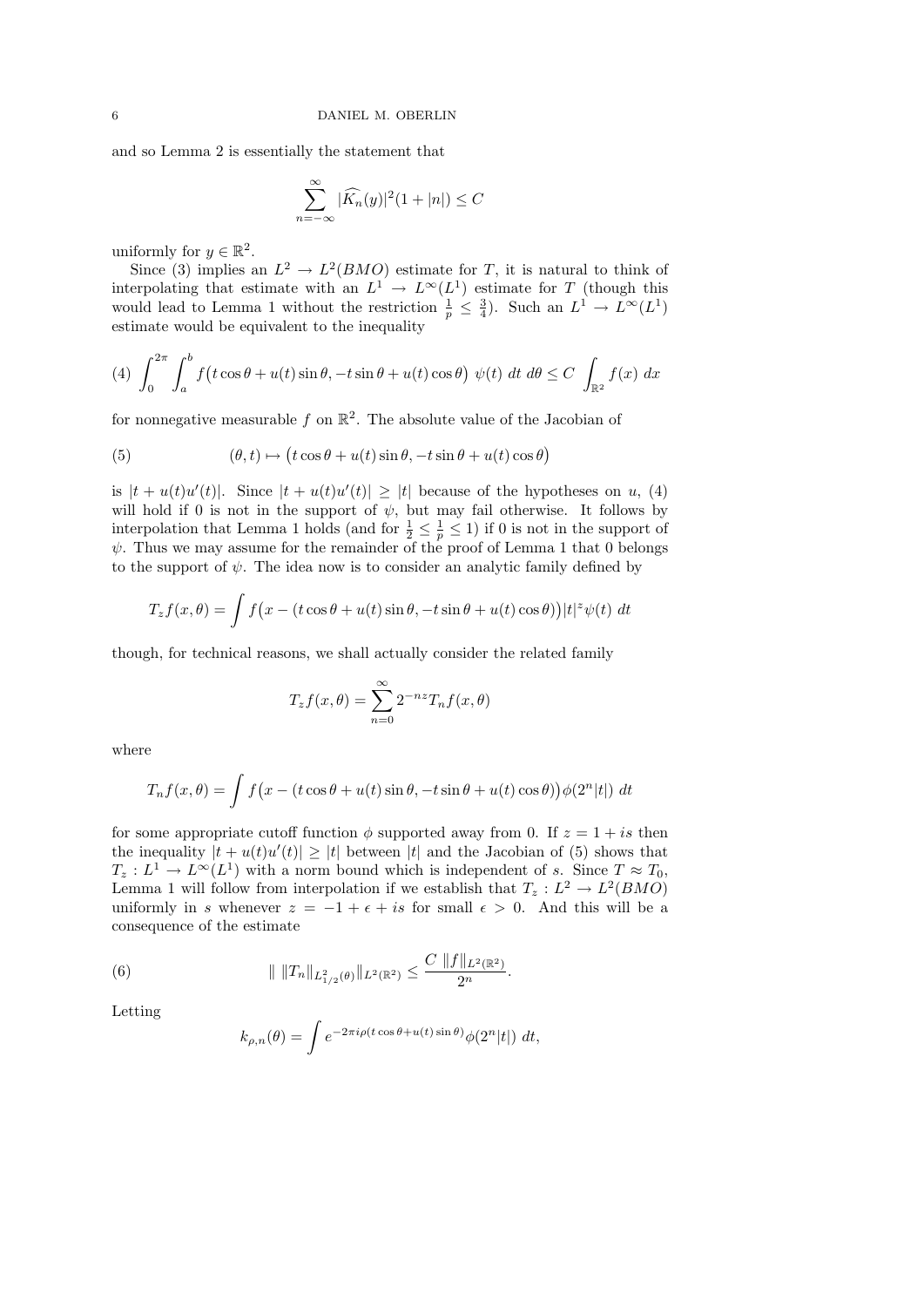inequality (6) will follow (as in the beginning of this proof) from the estimate, uniform in  $\rho$ ,

(7) 
$$
||k_{\rho,n}||_{L^2_{1/2}(\theta)} \leq 2^{-n}C.
$$

To see (7) write

$$
\widetilde{k}_{\rho,n}(\theta) = \int e^{-2\pi i \rho (t \cos \theta + (u(t) - u(0))\sin \theta)} \phi(2^n |t|) dt
$$

$$
= 2^{-n} \int e^{-2\pi i \rho 2^{-n} (s \cos \theta + 2^n (u(s/2^n) - u(0))\sin \theta)} \phi(|s|) ds.
$$

If

$$
u_n(s) = 2^n (u(s/2^n) - u(0))
$$

then  $|u_n|$  and  $|u_n'|$  are bounded on the support of  $\phi$  by

$$
C(\phi) \|u_n'\|_{L^{\infty}([a,b])}.
$$

The remark concerning uniformity in the proof of Lemma 2 now shows that

$$
\|\widetilde{k}_{\rho,n}\|_{L^2(\theta)} \le \frac{C(u,\psi)}{2^n(1+|\rho|)^{1/2}}
$$

and

$$
\left\|\frac{d}{d\theta}\widetilde{k}_{\rho,n}\right\|_{L^2(\theta)} \leq \frac{C(u,\psi)(1+|\rho|)^{1/2}}{2^n}
$$

.

Since

$$
k_{\rho,n}(\theta) = e^{-2\pi i \rho u(0) \sin \theta} \widetilde{k}_{\rho,n}(\theta),
$$

similar inequalities hold for  $k_{\rho,n}$ . Interpolating these inequalities gives (7), completing the proof of Lemma 1.

To complete the proof of Theorem 1 it is enough, by interpolation, to show that the conclusion holds whenever either  $1/p - 1/q = 0$  or  $1/p - 1/q = 1/2$ .

For the first case, recall that Lemma 2 gives an  $L^2 \to L^2(L^2_{1/2})$  estimate and so an  $L^2 \to L^2(L^s)$  estimate for  $s < \infty$ . Interpolating this with the obvious  $L^1 \to L^1(L^1)$ and  $L^{\infty} \to L^{\infty}(L^{\infty})$  estimates provides the desired result.

For the second case,  $1/p - 1/q = 1/2$ , the argument splits depending on whether  $\frac{1}{2} < \frac{1}{p} \leq \frac{3}{4}$  or  $\frac{3}{4} \leq \frac{1}{p} < 1$ . For  $\frac{1}{2} < \frac{1}{p} \leq \frac{3}{4}$  we begin by noting that if  $E \subseteq \mathbb{R}^2$  is a Borel set, then, for any  $x \in \mathbb{R}^2$ ,

$$
\int_0^{2\pi} \bigl(T\chi_E(x,\theta)\bigr)^2 d\theta =
$$

$$
\int_0^{2\pi} \left( \int \chi_E \big( x - (t \cos \theta + u(t) \sin \theta, -t \sin \theta + u(t) \cos \theta) \big) \psi(t) \, dt \right)^2 d\theta.
$$

Since

$$
\left(\int \chi_F(t) \ dt\right)^2 \leq 4 \ \int \chi_F(t) \ |t| \ dt
$$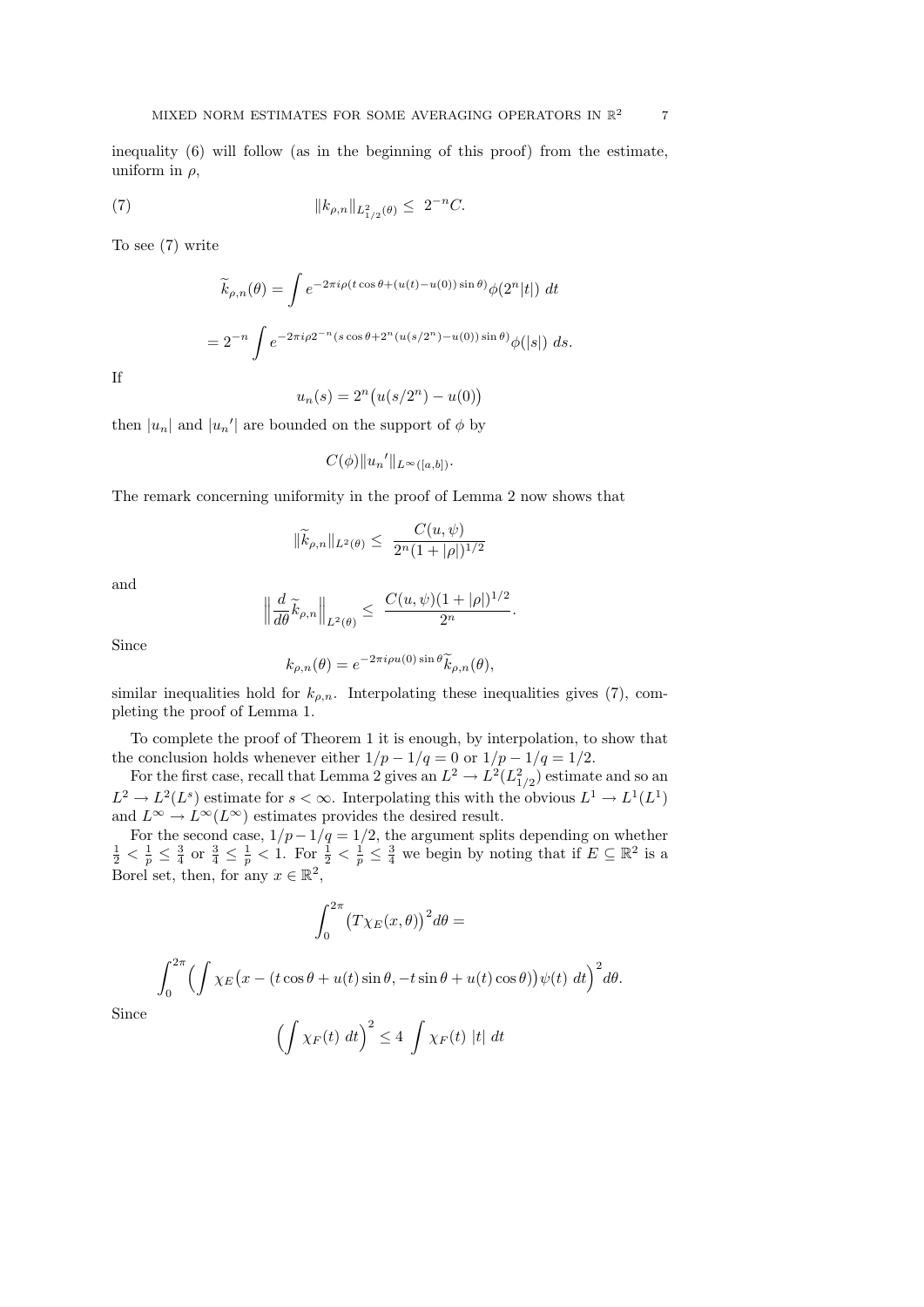for measurable  $F \subseteq \mathbb{R}$ , it follows that

$$
\int_0^{2\pi} \left( T\chi_E(x,\theta) \right)^2 d\theta \le
$$
  

$$
C \int_0^{2\pi} \int_a^b \chi_E \left( x - (t\cos\theta + u(t)\sin\theta, -t\sin\theta + u(t)\cos\theta) \right) |t| \, dt \, d\theta \le
$$
  

$$
C \int_0^{2\pi} \int_a^b \chi_E \left( x - (t\cos\theta + u(t)\sin\theta, -t\sin\theta + u(t)\cos\theta) \right) |t + u(t)u'(t)| \, dt \, d\theta \le C |E|.
$$

We interpret this as an  $L^{2,1} \to L^{\infty}(L^2)$  estimate which implies an  $L^{2,1} \to L^{\infty}(L^s)$ estimate if  $1 \leq s < 2$ . Lemma 1 gives an  $L^{4/3} \to L^4(L^s)$  estimate for the same values of s, and so interpolation gives an  $L^p \to L^q(L^s)$  estimate whenever  $1/p$  –  $1/q = 1/2, 4/3 \leq p < 2$ , and  $1 \leq s < 2$ . For  $\frac{3}{4} \leq \frac{1}{p} < 1$ , let the positive kernel  $K(x)$  on  $\mathbb{R}^2$  be defined so that

$$
\int_0^{2\pi} Tf(x,\theta) \, d\theta = f * K(x)
$$

for appropriate f on  $\mathbb{R}^2$ . As we will observe below,  $K \in L^{2,\infty}(\mathbb{R}^2)$ . This implies an  $L^p \to L^q(L^1)$  estimate whenever  $1/p-1/q=1/2$ . That estimate can be interpolated with the aforementioned  $L^{4/3} \to L^2(L^s)$  estimate for  $1 \leq s < 2$  to provide the required  $L^p \to L^q(L^s)$  estimate whenever  $1/p - 1/q = 1/2, \frac{3}{4} \leq \frac{1}{p} < 1$ , and  $1 \leq s \leq p/(2-p)$ . Finally, to see that  $K \in L^{2,\infty}(\mathbb{R}^2)$ , observe that for Borel  $E \subseteq \mathbb{R}^2$  we have

$$
\int_E K(x) \ dx =
$$

$$
\int_0^{2\pi} \int_a^b \chi_E\big(t\cos\theta + u(t)\sin\theta, -t\sin\theta + u(t)\cos\theta\big)\psi(t)\frac{1}{|t+u(t)u'(t)|}|t+u(t)u'(t)|\,dt\,d\theta.
$$

Since  $|t+u(t)u'(t)|$  is the Jacobian of (5), it is enough to note that, for  $\lambda > 0$  and since  $|t| \leq |t + u(t)u'(t)|$ ,

$$
\int_{\{\frac{1}{|t+u(t)u'(t)|}\ge\lambda\}}|t+u(t)u'(t)|\ dt\le\int_{\{|t|\le\frac{1}{\lambda}\}}\frac{1}{\lambda}\ dt=\frac{2}{\lambda^2}.
$$

This completes the proof of Theorem 1.

Comment: Perhaps surprisingly, the analog of Theorem 1 fails for the function  $u(t) = 1 - t^2/2$ : if

$$
A_{\delta} = \{1 - \delta \le |x| \le 1\} \text{ and } f = \chi_{A_{\delta}}
$$

then  $Tf(x, \theta) \approx \delta$  for  $|x| \leq \delta^4/10$  and (1) taken together lead to  $1 + 8/q \geq 4/p$ , and inequality violated by some triples  $(p, q, s)$  satisfying the hypotheses of Theorem 1.

#### §3 Proof of Theorem 2

The necessary conditions are easily established: the first is a consequence of the homogeneity of the operator  $I_\beta$ , the second and third follow by testing on the indicator function of a ball and of an eccentric rectangle.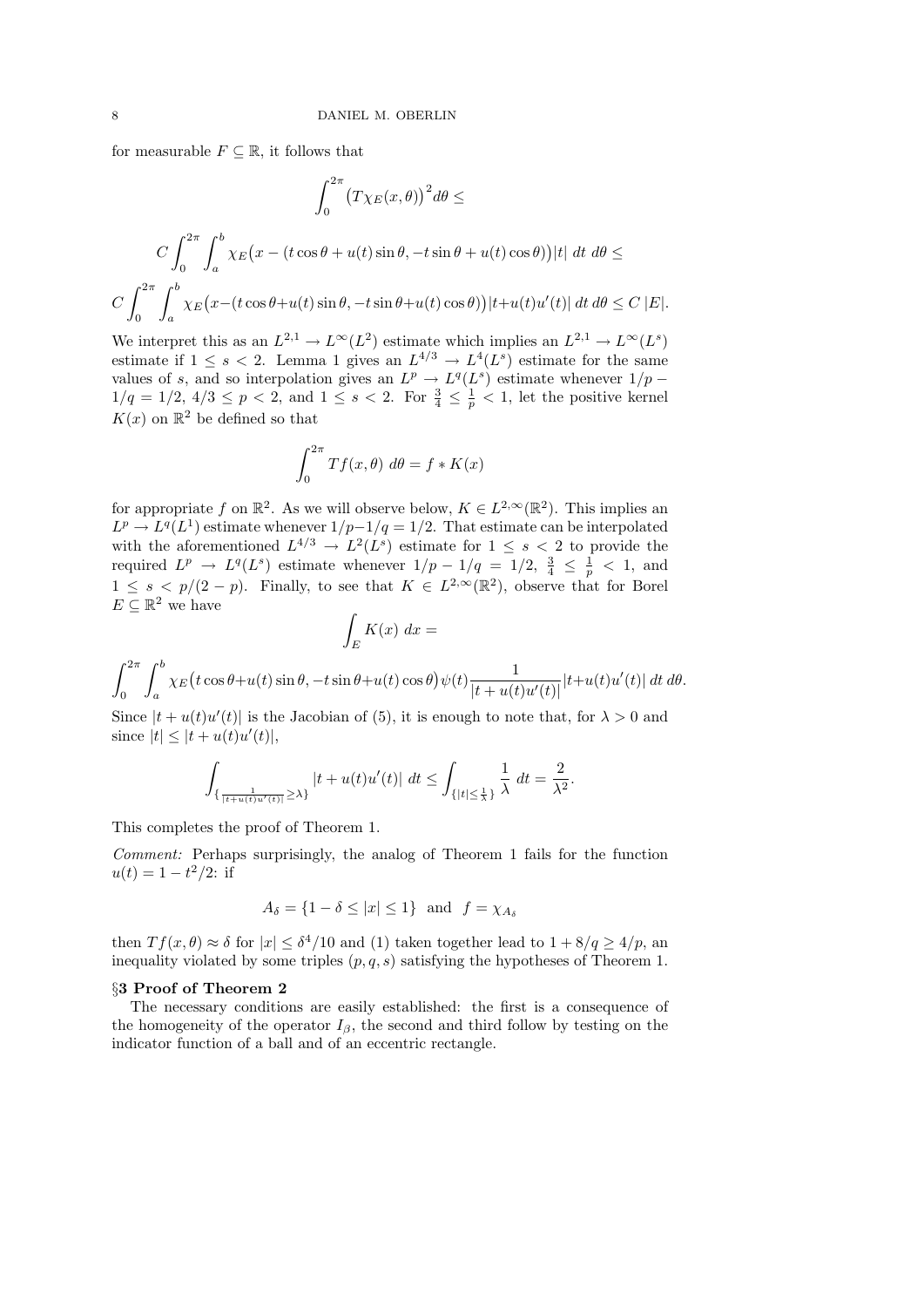The remainder of the proof is also somewhat parallel to the proof of Theorem 1. We begin with a lemma analogous to Lemma 1.

**Lemma 3.** Suppose that  $\frac{1}{2} < \frac{1}{p} \leq 1$ , that  $\frac{1}{p} + \frac{1}{q} = 1$ , and that  $\frac{1}{s} > \frac{2}{p} - 1 = \frac{1-\beta}{2}$ . Then the conclusion of Theorem 2 holds.

Proof of Lemma 3: When  $p = 1$  the lemma holds trivially and with  $s = 1$ . So, by interpolation, it is enough to prove the lemma when p is close to 2. Recall that  $\theta$ , by abuse of notation, will sometimes mean  $(\cos \theta, \sin \theta)$ . We fix a suitable f and calculate

$$
2\pi I_{\beta} \widehat{f(x,\cdot)}(n) = \int_0^{2\pi} I_{\beta} f(x,\theta) e^{-in\theta} d\theta =
$$

$$
\int_0^{2\pi} \int_0^{\infty} f(x - t\theta) e^{-in\theta} \frac{dt}{t^{\beta}} d\theta = f * K_n(x)
$$

if

$$
K_n(t\theta) = \frac{e^{-in\theta}}{t^{\beta+1}}.
$$

Now

$$
\widehat{K_n}(y) \doteq \widehat{K_n}(|y|\phi) = \int_0^{2\pi} \int_0^{\infty} e^{-in\theta} e^{-2\pi i|y|t\cos(\theta-\phi)} \frac{dt}{t^{\beta}} d\theta =
$$

$$
e^{-in\phi} \int_0^{2\pi} e^{-in\theta} \int_0^{\infty} e^{-2\pi i|y|t\cos\theta} \frac{dt}{t^{\beta}} d\theta.
$$

Since

$$
\int_0^\infty e^{-2\pi i\rho} \frac{dt}{t^\beta} = c \; \rho^{\beta - 1}
$$

for  $\rho > 0$ , the observation

$$
\Big|\int_0^{\pi/2} (\cos \theta)^{\beta - 1} e^{-in\theta} d\theta\Big| = O(|n|^{-\beta})
$$

gives

(8) 
$$
|\widehat{K}_n(y)| = O(|y|^{\beta - 1} n^{-\beta}).
$$

The method of  $TT^*$  shows that if  $\frac{1}{p} + \frac{1}{q} = 1$ , if  $m(y)$  is a nonnegative  $L^p \to L^q$ Fourier multiplier, and if the measurable function n satisfies  $|n(y)| \le m(y)$ , then n is also an  $L^p \to L^q$  Fourier multiplier, and with multiplier norm bounded by that of m. Thus (8) and the fractional integration theorem show that

$$
||K_n||_{p,q} = O(n^{-\beta}),
$$

where the norm is that of the convolution operator with kernel  $K_n$  from  $L^p(\mathbb{R}^2)$ into  $L^q(\mathbb{R}^2)$ . Now, for  $\gamma > 0$ ,

$$
\| \|I_{\beta}f\|_{L^2(\theta)}\|_{L^q(\mathbb{R}^2)} = \left\| \left( \sum (|K_n * f| (1+|n|)^{\gamma})^2 \right)^{1/2} \right\|_{L^q(\mathbb{R}^2)} \le
$$
  

$$
\left( \sum (||K_n * f||_{L^q(\mathbb{R}^2)}(1+|n|)^{\gamma})^2 \right)^{1/2} \le ||f||_{L^p(\mathbb{R}^2)} \left( \sum (||K_n||_{p,q}(1+|n|)^{\gamma})^2 \right)^{1/2}.
$$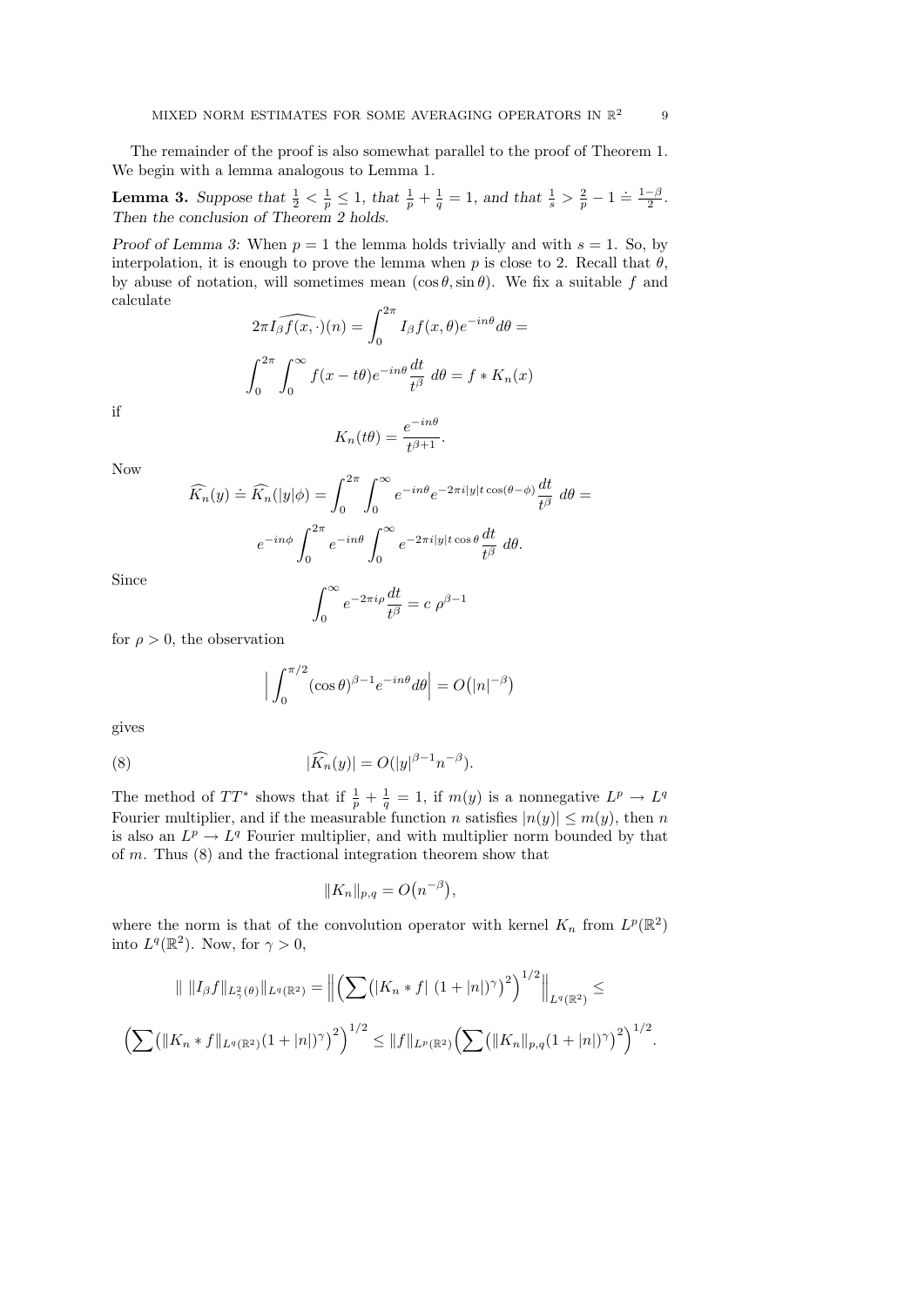By (8), the sum in the last inequality will be finite whenever  $\gamma - \beta < -\frac{1}{2}$ . The Sobolev embedding theorem thus yields an  $L^p \to L^q(L^s)$  estimate for  $I_\beta$  whenever  $\frac{1}{2} - \frac{1}{s} < \beta - \frac{1}{2}$  or  $\frac{1}{s} > 1 - \beta$ . To replace  $1 - \beta$  by the  $\frac{1-\beta}{2}$  in the statement of Lemma 3 requires another interpolation: noting that  $\frac{1}{p} = \frac{3-p}{4}$ , fix a point

$$
P_0=\Big(\frac{1}{p_0},\frac{1}{s_0}\Big)
$$

in  $\mathcal{S} \doteq \{(\frac{1}{p}, \frac{1}{s}) : 0 \leq \frac{1}{p}, \frac{1}{s} \leq 1\}$  such that

$$
\frac{1}{p_0} = \frac{3 - \beta_0}{4}, \quad 1 - \beta_0 \ge \frac{1}{s_0} > \frac{1 - \beta_0}{2}, \quad \beta_0 > 0.
$$

(We may assume  $\beta_0 > 0$  after an interpolation with the trivial case  $\beta = -1$ .) Let L be the line segment in  $\mathcal S$  parametrized by

$$
\frac{1}{p}=\frac{3-\beta}{4},\quad \frac{1}{s}=1-\beta
$$

and choose a point P above L so that the line L' through P and  $(1, 1)$  passes below  $P_0$ . Note that the conclusion of Lemma 3 holds if the point  $(\frac{1}{p}, \frac{1}{s})$  lies on L' and let  $Q_1$  be the point on L' directly below  $P_0$ . Next choose  $Q_2$  directly above  $P_0$  and above L (so that the conclusion of Lemma 3 holds at  $Q_2$ ). Interpolating between the  $(p, q, s)$  points corresponding to  $Q_1$  and  $Q_2$  shows that Lemma 3 holds at  $P_0$ , completing the proof of Lemma 3.

To complete the proof of Theorem 2, it is enough (by interpolation with the trivial case  $\beta = -1$ ) to show that the conclusion of Theorem 2 holds when  $\beta > 0$ . So fix such a  $\beta$ . Fix  $\frac{1}{p} \in (\frac{1-\beta}{2}, 1)$  and q with  $\frac{1}{p} - \frac{1}{q} = \frac{1-\beta}{2}$ . There are two cases to considering, depending on whether  $\frac{1}{p} < \frac{3-\beta}{4}$  or  $\frac{1}{p} > \frac{3-\beta}{4}$  (the case  $\frac{1}{p} = \frac{3-\beta}{4}$  being the subject of Lemma 3).

To deal with the first case begin by noting that, for Borel sets  $E \subseteq \mathbb{R}^2$ ,

(9) 
$$
\int_0^{2\pi} \left( \int_0^{\infty} \chi_E(x+t\theta) \frac{dt}{t^{\beta}} \right)^{2/(1-\beta)} d\theta \le C(\beta) \int_0^{2\pi} \int_0^{\infty} \chi_E(x+t\theta) t dt d\theta
$$

since

$$
\left(\int_F \frac{dt}{t^{\beta}}\right)^{2/(1-\beta)} \leq C(\beta) \int_F t \ dt
$$

for Borel  $F \subseteq \mathbb{R}$ . With  $\frac{1}{p_0} = \frac{1-\beta}{2}$ , we interpret (9) as an  $L^{p_0,1} \to L^{\infty}(L^{p_0})$  estimate for  $I_\beta$ . This provides an  $L^{p_0,1} \to L^\infty(L^s)$  estimate whenever  $\frac{1}{s} > \frac{1-\beta}{2}$  which can be interpolated with the estimate of Lemma 3 to provide the desired result.

For the second case, note that, so long as  $\frac{1}{p} - \frac{1}{q} = \frac{1-\beta}{2}$ , an  $L^p \to L^q(L^1)$  estimate for  $I_\beta$  follows from boundedness of the appropriate Riesz potential. Interpolating this with Lemma 3 shows that

$$
I_{\beta}: L^p \to L^q(L^s)
$$

whenever  $\frac{1}{p} - \frac{1}{q} = \frac{1-\beta}{2}$ ,  $\frac{3-\beta}{4} \leq \frac{1}{p} < 1$  and  $\frac{1}{s} > \frac{2}{p} - 1$ . This completes the proof of Theorem 2.